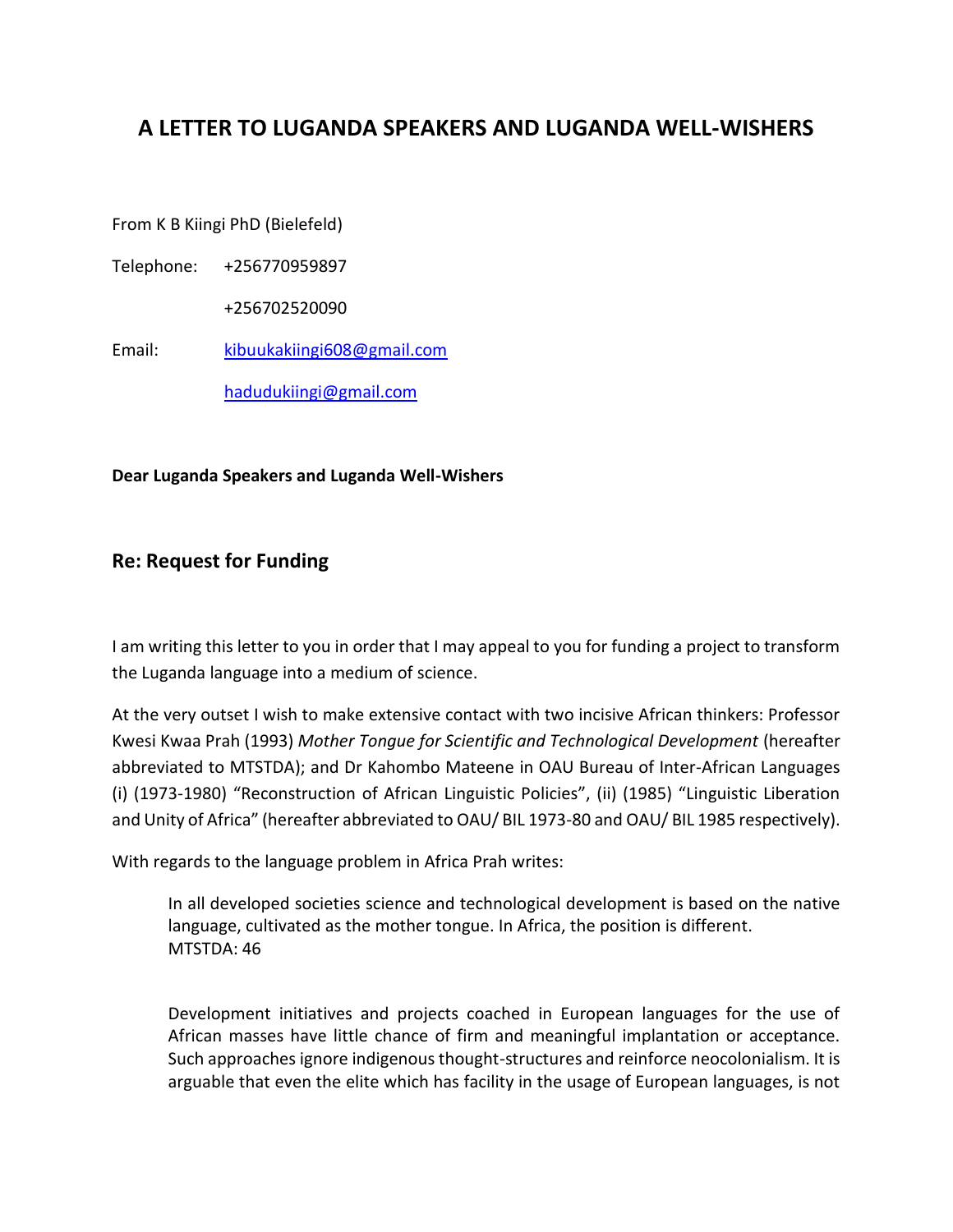and cannot be sufficiently well-grounded in these languages to be able to technologically and scientifically create. MTSTDA: 47-48

I am reminded of remarks made by the Dutch psychiatrist Hilbert Kuik, who worked near the lake shore of Uganda at Entebbe during the 1960s. In one of his weekly letters to the Vrije Nederland written from Uganda, he dryly and with acute perception noted that;

When people speak of developing countries, they immediately think of economic backwardness. To deal with that, projects are conceived and technicians and money sent. When the projects fail, blame is put on the social and cultural practices of the people…. Only rarely do people (from the donor countries) realize that the language barrier is the culprit which prevents new ideas from taking root…. the fact that the inherited colonial official languages, French and English operate more as inhibiting than facilitating factors, is a point which in my estimation is poorly appreciated by both the local governmental authorities and the international agencies.

Kuik was spot on. The notion of 'cultural blockage', impenetrability, the assumed incomprehensibility with which African society meets project development work by western donor agencies, has been in the past used to explain the poor success levels of such projects. MTSTDA: 49

I fully concur with Prah, and particularly note **the implicit reference to Luganda** made by Kuik, the Dutch psychiatrist. Mateene thinks in a similar vein. However, his views take on a vital historical dimension in that:

It is said that African languages are underdeveloped, and it is true; it is also true that they are developable. But what has been done to develop them? Almost nothing. OAU/ BIL 1973-80: 25

We are deceiving ourselves to hope that Africans can be better united by the adoption of modern European languages. We must learn a lesson from Latin which after serving as a common language to the intellectual and leading elites of all the European countries of the middle ages was, during renaissance, kept away by the vernacular languages of diverse nations that existed at the end of the Middle Ages. These languages are today the colonial scientific languages. OAU/ BIL 1985: 26-27

If I were to read Mateene in parochially restricted terms, then all he is saying is that Luganda should rebel against English just as English rebelled against Latin. But he is actually urging all Africa to linguistically emancipate itself. He goes on to sketch a solution to the problem:

Our long-term final goal to pursue will be to render African languages the languages of work in all fields of national activity. As our linguistic dependence on Europe starts at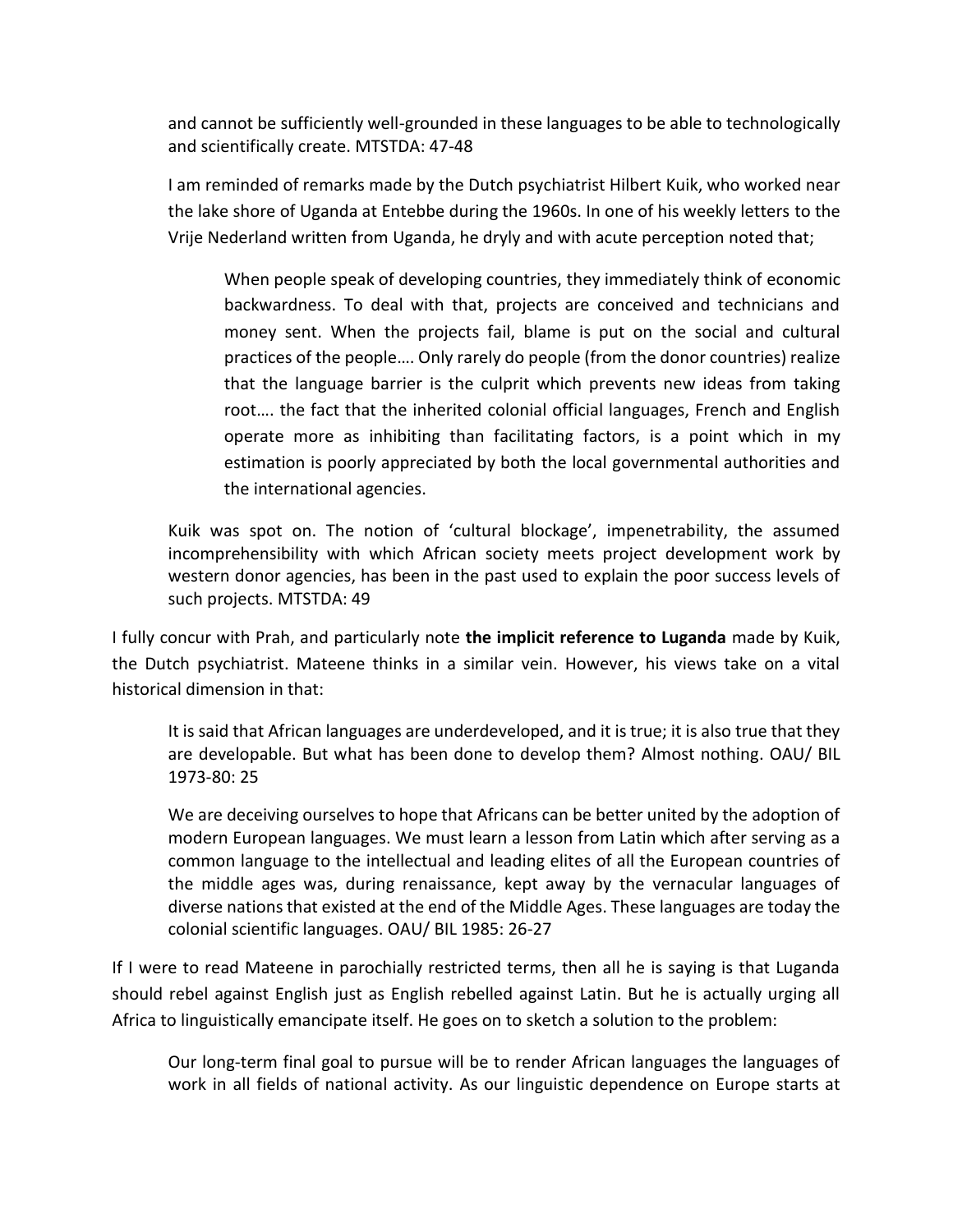school, and as most jobs are learnt there, African languages must be the working languages in schools, that is to say the media of instruction. OAU/ BIL 1973-80: 17

The introduction of African languages as media of instruction must be radical, that is to say, that it must aim at reaching the university, instead of stopping at the lower or middle levels. OAU/ BIL 1973-80: 23

[The] method of introducing African languages in education year by year up to the highest level, implies that the current system will only be progressively eliminated, allowing in this way, those who will have begun their studies in one system to complete them in the same system. The making of school text books which is done year by year can be done a year or two in advance before the implementation of the new system. OAU/ BIL 1973-80: 24

Before responding to Mateene's recommended solution to the language problem in Africa, let Prah be heard:

If Africa is to develop, we need to begin from where we are. Scientific and technological knowledge must come to the masses in forms and in languages which speak to them, and in which they can exploit their native genius. MTSTDA: 77

In the light of Prah's characterization of the language problem, his recommended solution amounts to a hollow platitude. But Mateene's recommendation is on target. The only snag is that at least another century would have to elapse for linguistic independence to be achieved.

Irrespective of the solution to be adopted, what, we might ask, would be the fate of English? On this issue both thinkers agree neatly, for they write:

The usage of African languages for science and technological development does not mean that, international and cosmopolitan languages like English or French should be abandoned. These latter can and must remain languages which Africans study as second and third or fourth languages. The mother tongue should however be the primary language taught to the tertiary levels of education. MTSTDA: 75

and

We are not opposed to the use of any European language, but our linguistic independence can only be achieved if our languages are given priority over foreign languages in all fields. OAU/ BIL 1973-80: 17

In other words, English is to continue playing its rightful role of an international language of science and technology.

I would like to present my own solution to the problem. It is based on the systematic extrapolation of the Luganda language as the following list of achievements indicates: